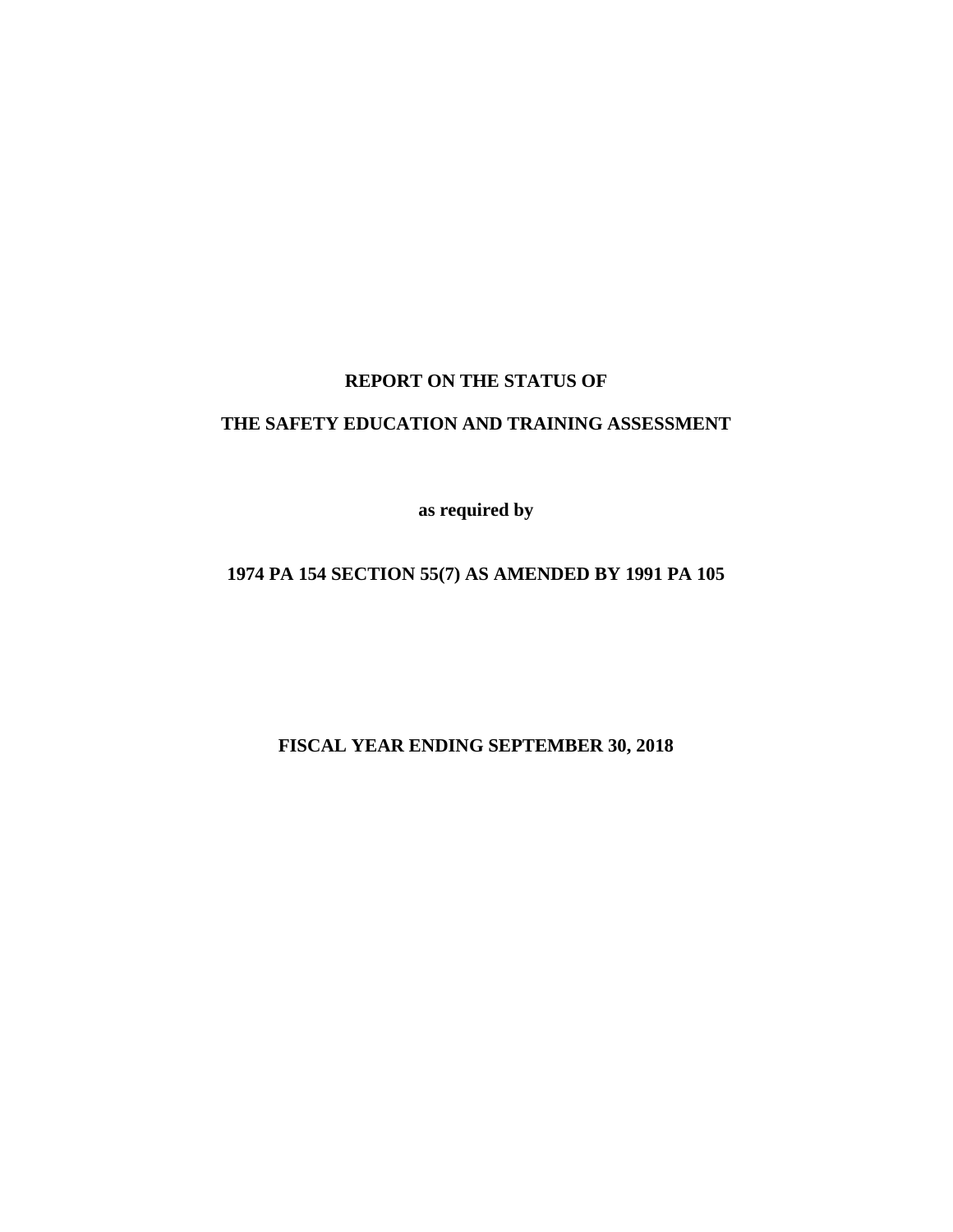#### **REPORT ON THE STATUS OF THE SAFETY EDUCATION AND TRAINING ASSESSMENT**

### **FISCAL YEAR (FY) 2018**

This report is submitted as required by Section 55(7) of the Michigan Occupational Safety and Health (MIOSH) Act, Act 154 of the Public Acts of 1974, as amended. Section 55(7) of the Act provides:

"To enable full and complete legislative review of the assessment process, the department of labor, not later than September 30 of each year, shall submit to the regulatory subcommittees of the house and senate appropriations committees and the house and senate committees that consider labor matters a written report on the status of the safety education and training assessment required by this section. The report shall include, but is not limited to, information on the amount of assessment, the percentage of assessment as compared to losses, an explanation of all expenditures from the safety education and training fund, and the balance of money in the safety education and training fund."

#### **1. AMOUNT OF ASSESSMENT**

During FY 2018 (October 1, 2017 through September 30, 2018), the amount of the Safety Education and Training (SET) assessment was \$11,102,873. This amount was 2.43 percent of the total workers' disability compensation losses, excluding medical payments, paid in 2017 by employers under the Workers' Disability Compensation Act of 1969, Act No. 317 of Public Acts of 1969, as amended, being sections 418.101 to 418.941 of the Michigan Compiled Laws. As shown in Table 1, for the FY period ending on September 30, 2018, a total of \$11,127,248 of the SET assessment has been collected as of December 5, 2018 from the \$11,102,873 assessment for the FY. As explained under Item 2 of this report for FY 2019, a total assessment of \$3,440,000 is projected.

The total SET Fund available revenue for FY 2018, was \$19,652,329. The total available revenue includes the beginning fund balance of \$8,402,904 and \$11,249,424 in revenues, which includes the net collection from the SET assessment, interest, and other miscellaneous (Table 4). Pursuant to Section 36(3), no civil penalties are credited to the SET Fund.

#### **2. PERCENTAGE OF ASSESSMENT COMPARED TO LOSSES**

In 2017, the total workers' disability compensation losses, excluding medical payments, were \$458,606,912. The SET assessment compared to these losses was 2.43 percent or \$11,102,873 of which \$11,127,248 has been collected as of January 17, 2019, as shown in Table 2. This amounts to 100.8 percent of the SET appropriation for FY 2018.

Assuming that the workers' disability compensation losses in 2018 will be about the same as 2017, the assessment for FY 2019 as a percentage of losses is estimated to be 0.75 percent. The SET Fund balance as of October 1, 2018, is \$9,610,044. The SET Fund balance is explained under Item 4 of this report.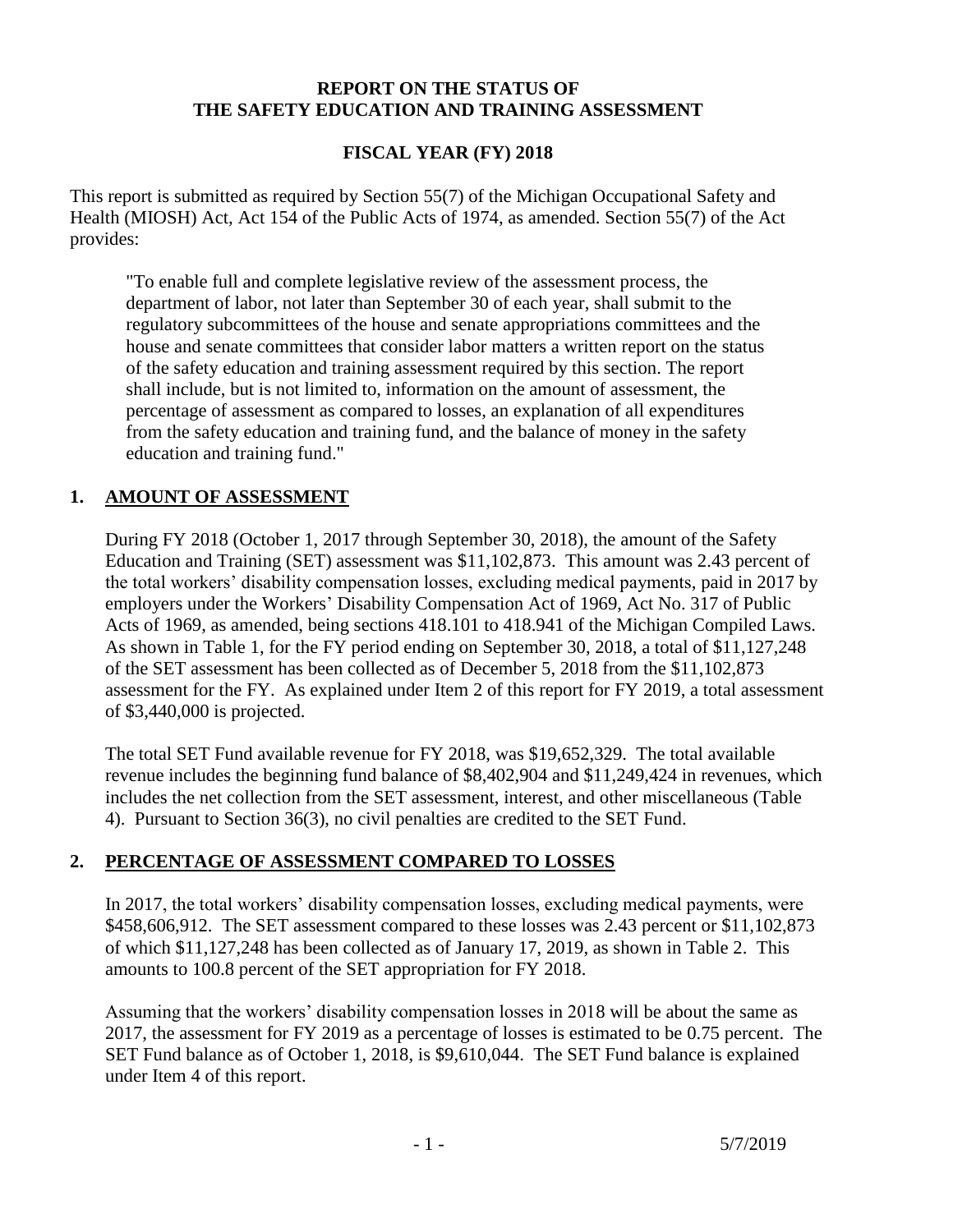The total estimated SET Fund expenditure for FY 2019 is \$11,234,000, as shown in Table 5. On the basis of estimated monthly expenditures, the balance in the SET Fund is expected to be less than \$1,500,000 during the third quarter of FY 2019. This condition will trigger the requirement under Section 55(4) of Act 154 of 1974, as amended; namely that "the assessment shall equal the total fiscal year appropriation of safety education and training funds" if the fund balance falls below \$1,500,000 at any time during the FY in which the assessment is made. An assessment at 100 percent of the SET Fund appropriation would be greater than 0.75 percent of losses, assuming that the 2019 losses are about the same as in 2018.

# **3. EXPLANATION OF SET FUND EXPENDITURES**

During FY 2018, SET restricted fund expenditures totaled \$10,042,284. Major expenditures of the SET restricted fund for FY 2018 included \$9,175,476 for MIOSHA consultation, education and training programs and sub grants. Further details are provided in Table 3.

# **4. SET FUND BALANCE**

As of September 30, 2018, the SET Fund balance was \$8,402,904. As of October 1, 2018, the FY 2018 SET Fund revenue total was \$11,249,424. This FY revenue added to the beginning balance provided available revenue of \$19,652,329 for FY 2018.

Taking away FY 2018 SET Fund expenditures of \$10,042,284 leaves a SET Fund balance of \$9,610,044 at the beginning of FY 2019. Details are shown in Table 4. This balance will not be sufficient to cover the projected SET Fund expenditure of \$11,234,000 during FY 2019 as shown in Table 5. The implication of this insufficient balance on the SET assessment rate is explained under Item 2 of this report.

# **5. CONSULTATION EDUCATION AND TRAINING (CET) ACTIVITY SUMMARY**

The following are highlights of the MIOSHA CET Division activities during FY 2017. A summary of all CET activities is show in Table 6.

#### **Take a Stand Day**

MIOSHA held their 14<sup>th</sup> annual "Take a Stand Day" (one-on-one consultation with no citations and no penalties) on August 8, 2018. The event generated 139 requests.

#### **MIOSHA Training Institute (MTI)**

The mission of the MTI is to provide access to consistent, credible, and interactive learning that improves and promotes workplace safety and health for public and private entities that utilizes experiences, new technologies, and best practices that will lead to certificate programs and degrees. Participants can receive:

- Level One certification in two tracks:
	- o General Industry Safety and Health
	- o Construction Safety and Health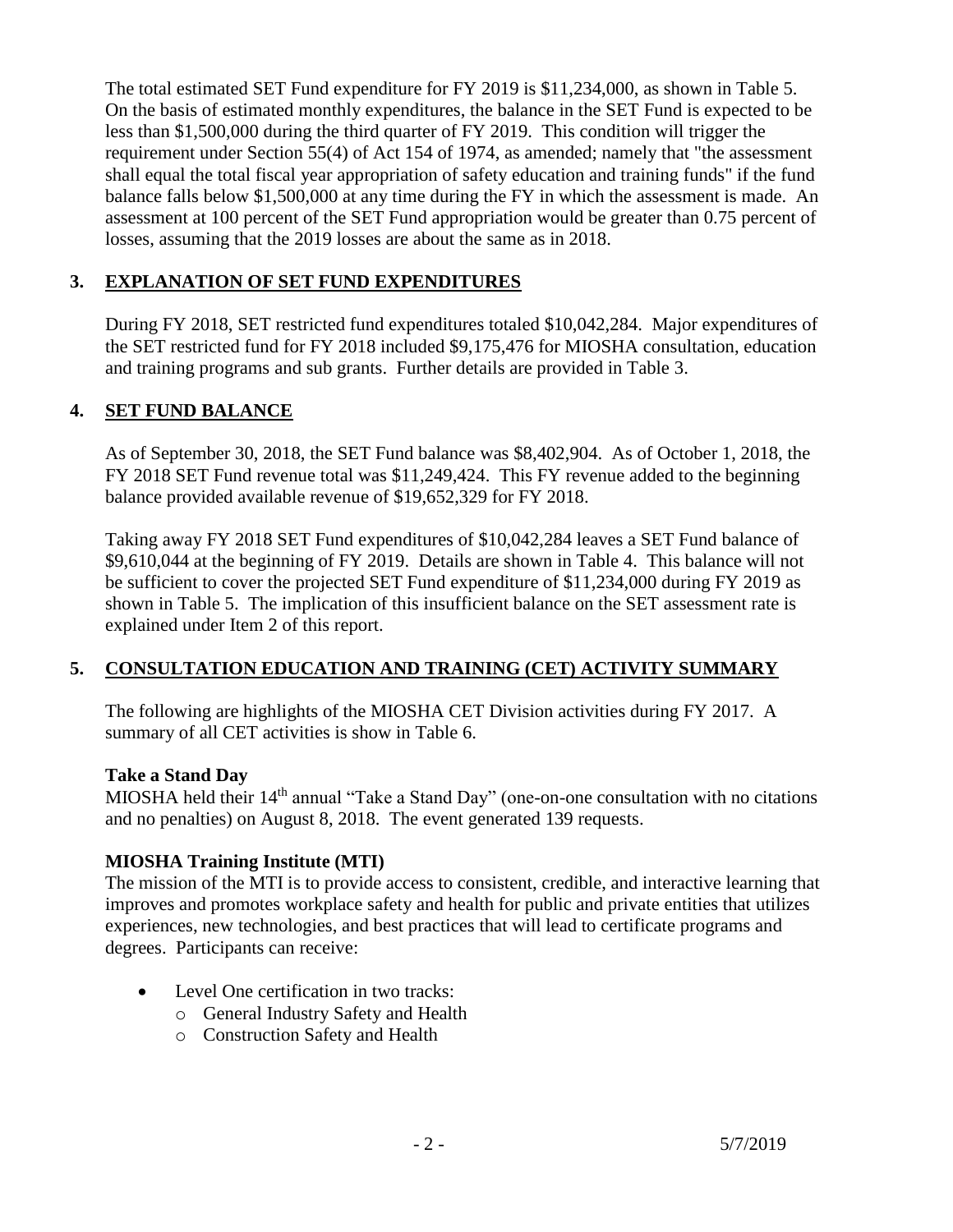- Level Two certification in three tracks:
	- o Safety & Health Management System (both general industry and construction)
	- o MIOSHA Compliance for General Industry and Construction
	- o MIOSHA Occupational Health

In FY 2009, the MTI scholarship program was launched providing \$18,000 in scholarships to MTI students. Due to its popularity, the amount has increased and in FY 2018 \$34,830 was awarded to 825 students. Scholarships pay half of the registration fee of any MTI class.

By the end of FY 2018, there were 27,427 participants and the following certificates were awarded: 1,163 Level One, 340 Level Two, and 91 Occupational Health.

#### **Expos and Conferences**

In FY 2018, MIOSHA participated in 36 expositions/conferences in conjunction with associations and safety organizations.

#### **CET Initiatives**

During FY 2018, CET promoted the following initiatives related to significant changes in MIOSHA standards or emerging safety and health issues:

- Revisions to Michigan's workplace lead standards
- Walking/Working Surfaces
- Part  $62$  Injection Molding Rule Change
- Silica
- Special emphasis areas including fall prevention.

#### **Michigan Voluntary Protection Program (MVPP)/Michigan Voluntary Protection Program for Construction (MVPPC)**

The MVPP assists employers and employees by providing a mechanism and a set of criteria designed to evaluate and recognize exemplary safety and health management systems. In FY 2018, there was total of 25 MVPP Star sites and one MVPP Rising Star site. In FY 2018, there were two MVPPC Star sites and one MVPPC Rising Star.

#### **Michigan Safety and Health Achievement Recognition Program (MSHARP)**

The MSHARP provides support to smaller, high-hazard employers to develop, implement and continuously improve the effectiveness of their workplace safety and health programs. In FY 2018, there were 11 MSHARP companies.

#### **Partnerships/Alliances**

Partnerships are voluntary, cooperative relationships between MIOSHA and individual employers, employees, and/or their representatives or a group of employers, employees and/or their representatives who come together to achieve a significant and measurable reduction in workplace deaths, injuries, and illnesses. At the end of FY 2018, MIOSHA had 6 partnerships and 16 alliances.

#### **Video Library and Streaming**

MIOSHA maintains a free video loan service for use by Michigan employers and employees. The only charge is the cost of returning the borrowed items. Over 225 safety and health videos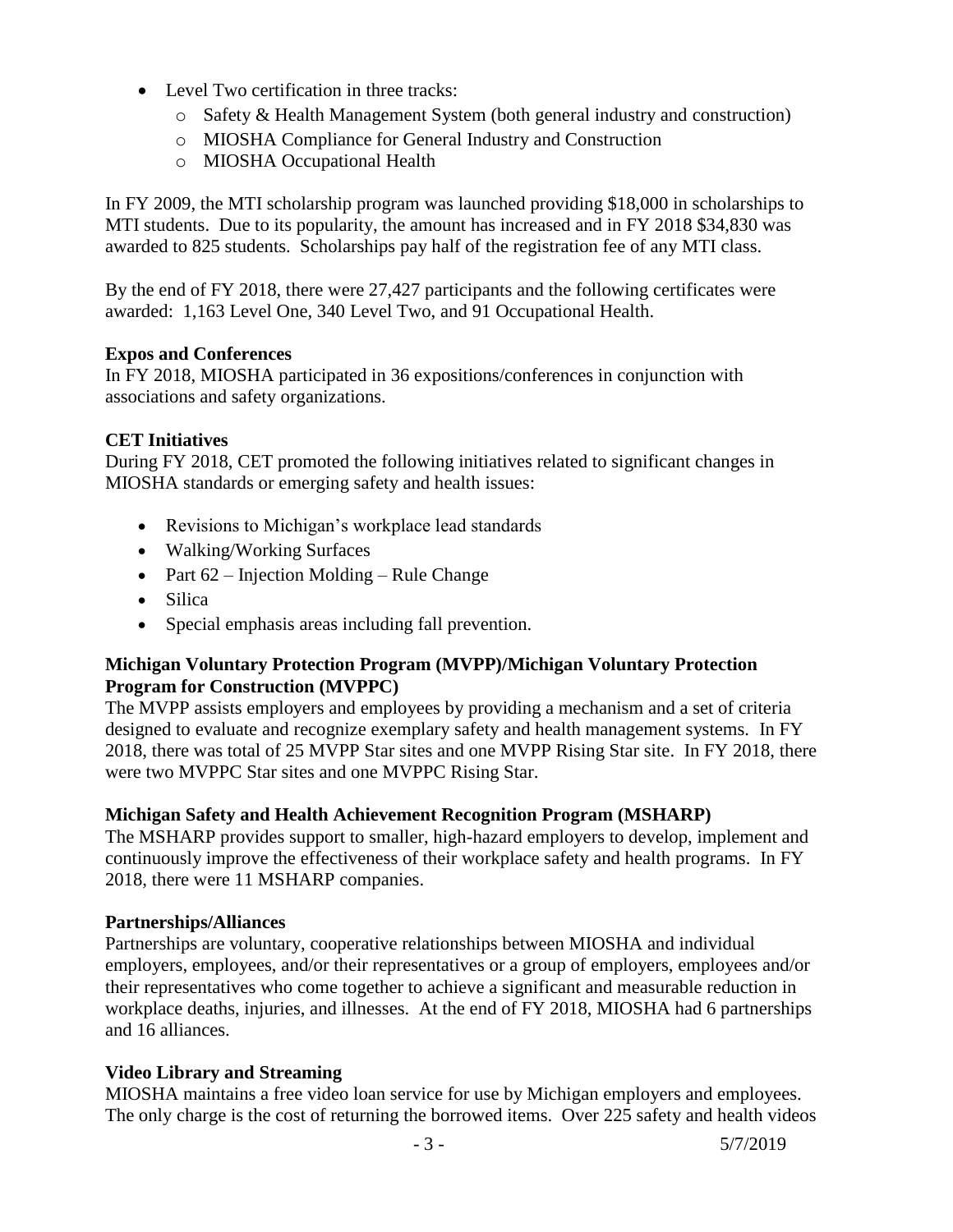are available on a free-loan basis. In FY 2018, 565 videos were loaned out and 12,892 were streamed.

#### **CET Grant Program**

The CET Grant program strives to protect Michigan's working men and women by providing workplace safety and health training and services for employers and employees not receiving services through the traditional CET programs. In FY 2018, 20 CET grants were awarded for a total of \$872,000. Most of the grants focused on performance goals identified in the MIOSHA strategic plan, with a particular emphasis on hazard recognition and prevention for high-hazard manufacturing industries.

### **Outreach**

MIOSHA has two GovDelivery lists: CET with 17,361 subscribers and MTI with 12,960 subscribers. In addition, the CET Division maintains a Facebook page with 2,098 followers, a Twitter account with 1,471 followers, and a YouTube account with 187 followers.

# **PROGRAM EFFECTIVENESS – FY 2018**

Program performance measures and outcomes defining CET activities are listed in Table 6. In addition, customer comment cards used to rate services indicate:

- 100% rated their overall experience with MIOSHA as useful.
- 100% found staff to be knowledgeable about employee safety and health issues.
- 100% indicated staff explained how to correct the safety and health hazards they identified.

The following tables provide information on SET Fund assessment status for prior years, appropriations, expenditures, and projected assessment level. The tables also include information on MIOSHA CET Division activities for the last fiscal year.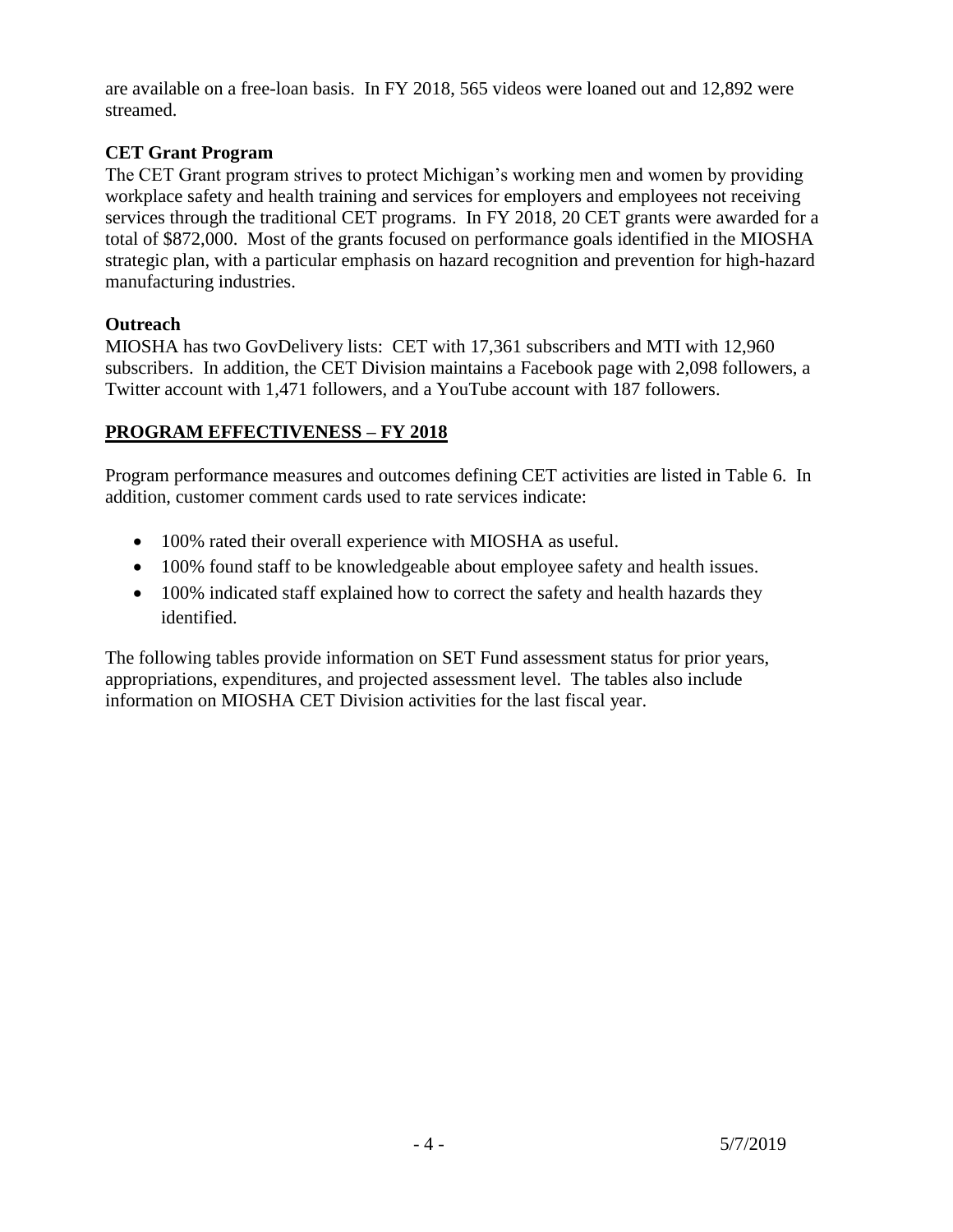# SAFETY EDUCATION AND TRAINING FUND AMOUNT OF ASSESSMENT COLLECTED FY 2009 TO FY 2018, WITH FY 2019 ESTIMATES

| <b>FY</b>          | <b>BEGINNING</b><br><b>BALANCE</b> | <b>ASSESSMENT</b><br><b>COLLECTED</b> | WORK COMP.<br><b>LOSSES</b> | ASSESS. AS<br>% OF WORK<br>COMP. LOSSES |
|--------------------|------------------------------------|---------------------------------------|-----------------------------|-----------------------------------------|
| FY 2009            | \$5,252,822                        | \$9,161,918                           | \$880,971,151               | 1.04%                                   |
| FY 2010            | \$5,704,207                        | \$8,098,309                           | \$837,564,731               | 0.97%                                   |
| FY 2011            | \$5,821,821                        | \$9,526,331                           | \$739,500,580               | 1.29%                                   |
| FY 2012            | \$7,020,356                        | \$10,300,474                          | \$783,460,083               | 1.31%                                   |
| FY 2013            | \$7,287,365                        | \$9,546,761                           | \$754,510,038               | 1.27%                                   |
| FY 2014            | \$6,577,259                        | \$9,827,102                           | \$699,578,421               | 1.40%                                   |
| FY 2015            | \$6,629,642                        | \$9,570,797                           | \$588,068,948               | 1.63%                                   |
| FY 2016            | \$5,883,896                        | \$11,072,848                          | \$528,706,630               | 2.09%                                   |
| FY 2017            | \$7,024,536                        | \$11,327,508                          | \$477,884,496               | 2.37%                                   |
| FY 2018            | \$8,402,904                        | \$11,127,248                          | \$458,606,912               | 2.43%                                   |
| <b>FY 2019 EST</b> | *\$9,610,044                       | **\$3,440,000                         | ***\$459,000,000            | 0.75%                                   |

\* This amount is based on LARA Financial Services Division data as of 1/17/2019.

\*\* Calculated at 100% of FY 2019 appropriations, not to exceed .75% of FY 2018 Worker's Compensation losses.

\*\*\* Assumes a similar amount of Worker's Compensation losses as in FY 2018. This amount was obtained from LARA Funds Administration.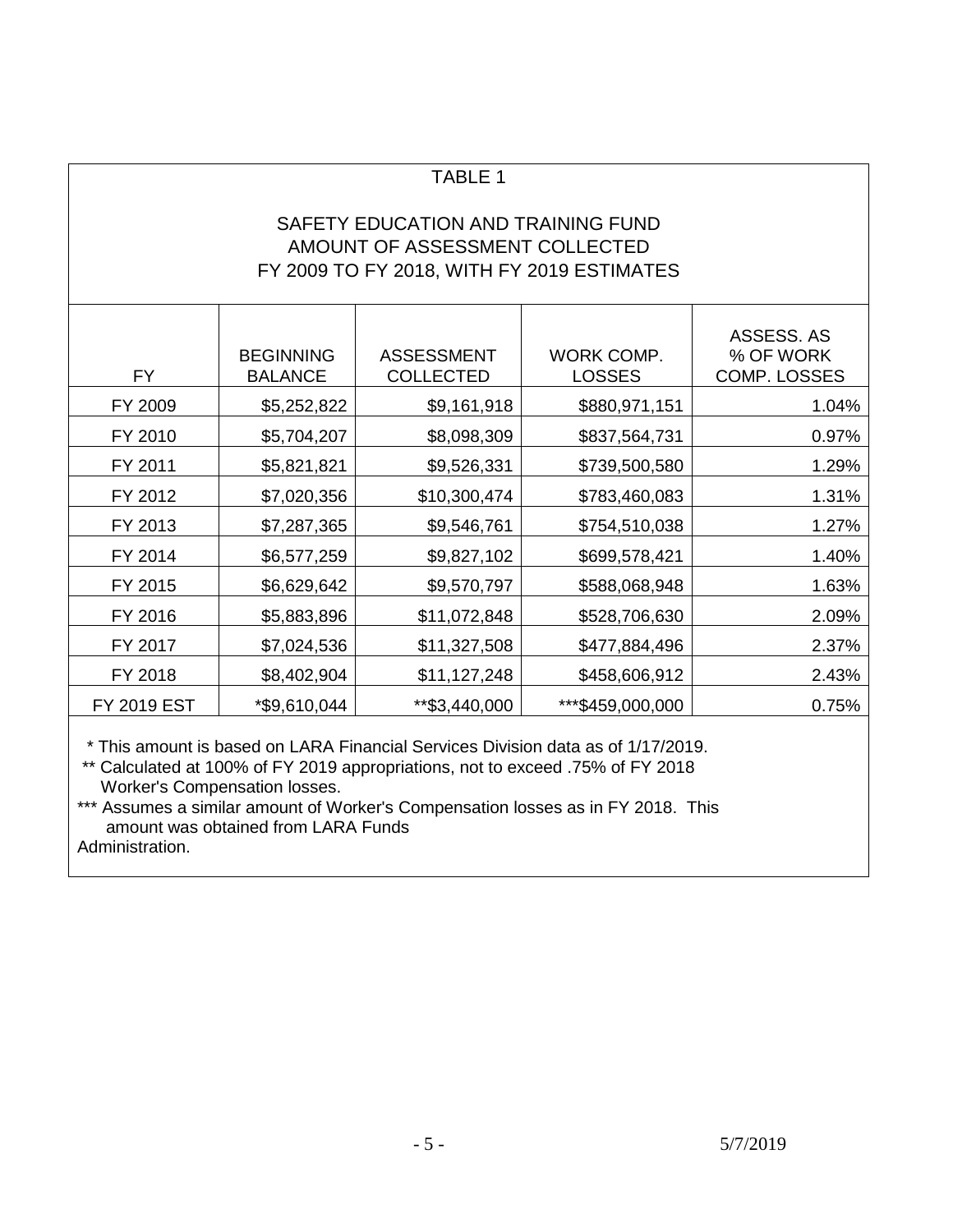# SAFETY EDUCATION AND TRAINING FUND AMOUNT OF ASSESSMENT COMPARED TO APPROPRIATION FY 2009 TO FY 2018, WITH FY 2019 ESTIMATES

| <b>FY</b>             | <b>PRIOR FY</b><br><b>BALANCE AS</b><br>OF 9/30                                           | <b>SET FUND</b><br><b>APPROPRIATION</b> | <b>SET ASSESSED</b><br>/COLLECTED | % OF<br>APPROP.<br><b>ASSESSED</b> | % OF<br><b>LOSSES</b><br><b>ASSESSED</b> |
|-----------------------|-------------------------------------------------------------------------------------------|-----------------------------------------|-----------------------------------|------------------------------------|------------------------------------------|
| FY 2009               | \$5,252,822                                                                               | \$9,292,800                             | \$9,161,918                       | 98.6%                              | 1.04%                                    |
| FY 2010               | \$5,704,207                                                                               | \$9,283,400                             | \$8,098,309                       | 87.2%                              | 0.97%                                    |
| FY 2011               | \$5,821,821                                                                               | \$9,560,400                             | \$9,526,331                       | 99.6%                              | 1.29%                                    |
| FY 2012               | \$7,020,356                                                                               | \$10,132,400                            | \$10,300,474                      | 101.7%                             | 1.31%                                    |
| FY 2013               | \$7,287,365                                                                               | \$10,538,600                            | \$9,546,761                       | 90.6%                              | 1.27%                                    |
| FY 2014               | \$6,577,259                                                                               | \$10,861,500                            | \$9,827,102                       | 90.5%                              | 1.40%                                    |
| FY 2015               | \$6,629,642                                                                               | \$11,166,000                            | \$9,570,797                       | 85.7%                              | 1.63%                                    |
| FY 2016               | \$5,883,896                                                                               | \$10,986,800                            | \$11,072,848                      | 100.8%                             | 2.09%                                    |
| FY 2017               | \$7,024,536                                                                               | \$11,232,400                            | \$11,327,508                      | 100.8%                             | 2.37%                                    |
| FY 2018               | \$8,402,904                                                                               | \$11,034,700                            | \$11,127,248                      | 100.8%                             | 2.37%                                    |
| FY 2019<br><b>EST</b> | \$9,610,044                                                                               | \$11,234,000                            | *\$3,440,000                      | 30.6%                              | 0.75%                                    |
|                       | * This estimate is based on LARA Financial Services Division data as of January 17, 2019. |                                         |                                   |                                    |                                          |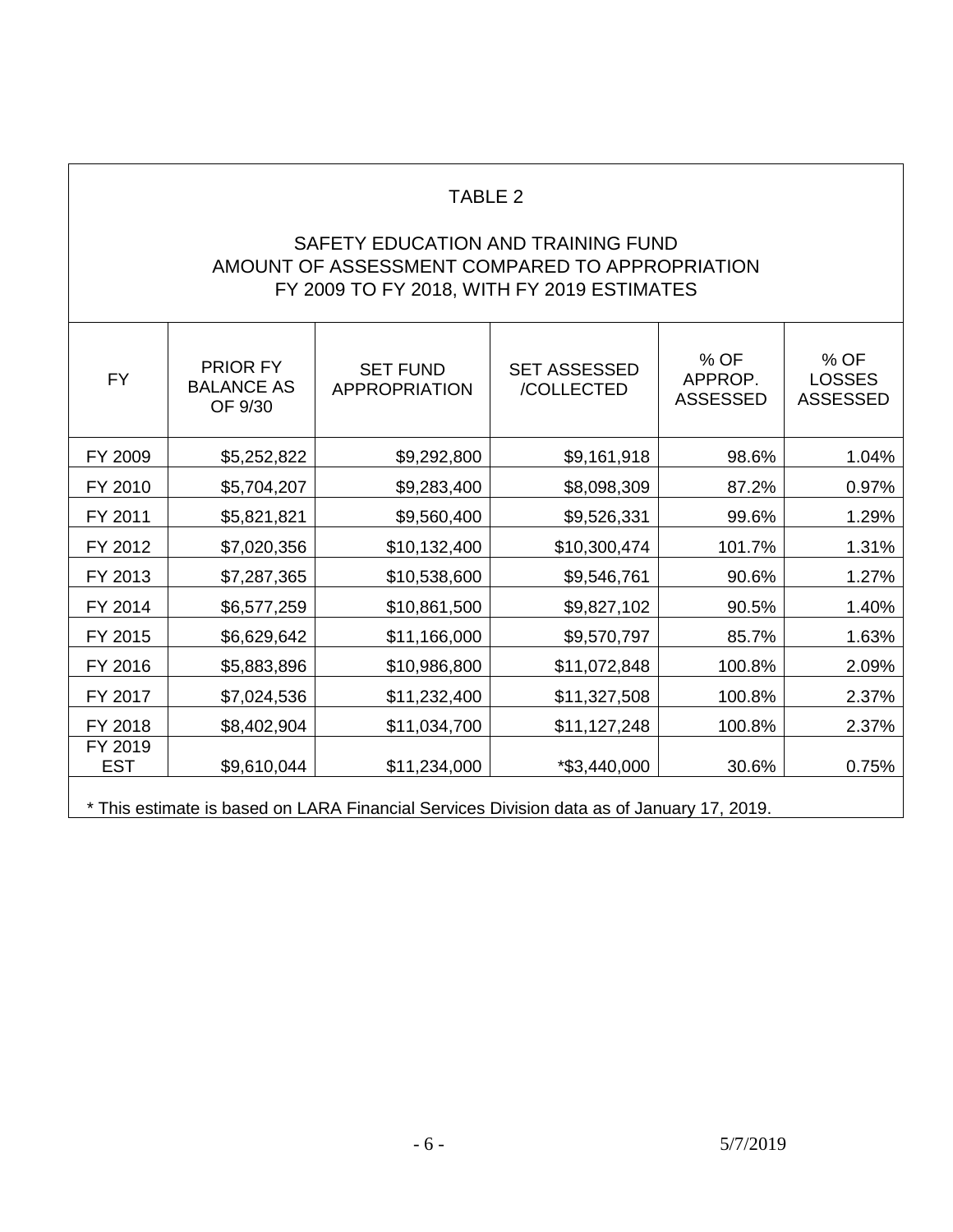# SAFETY EDUCATION AND TRAINING FUND RESTRICTED FUND EXPENDITURES FISCAL YEAR 2018\*

| 1. Executive Director Programs                  | \$168,314.93   |
|-------------------------------------------------|----------------|
| 2. Administrative Services                      | \$130,567.20   |
| 3. Michigan Administrative Hearing System       | \$61,500.00    |
| 4. Property Management                          | \$113,366.65   |
| 5. Worker's Compensation                        | \$259.88       |
| 6. Information Technology Services and Projects | \$392,800.00   |
| 7. Occupational Safety and Health               | \$9,175,476.09 |

# **\$10,042,284.75**

\*Source: LARA Financial Services Division data as of January 17, 2019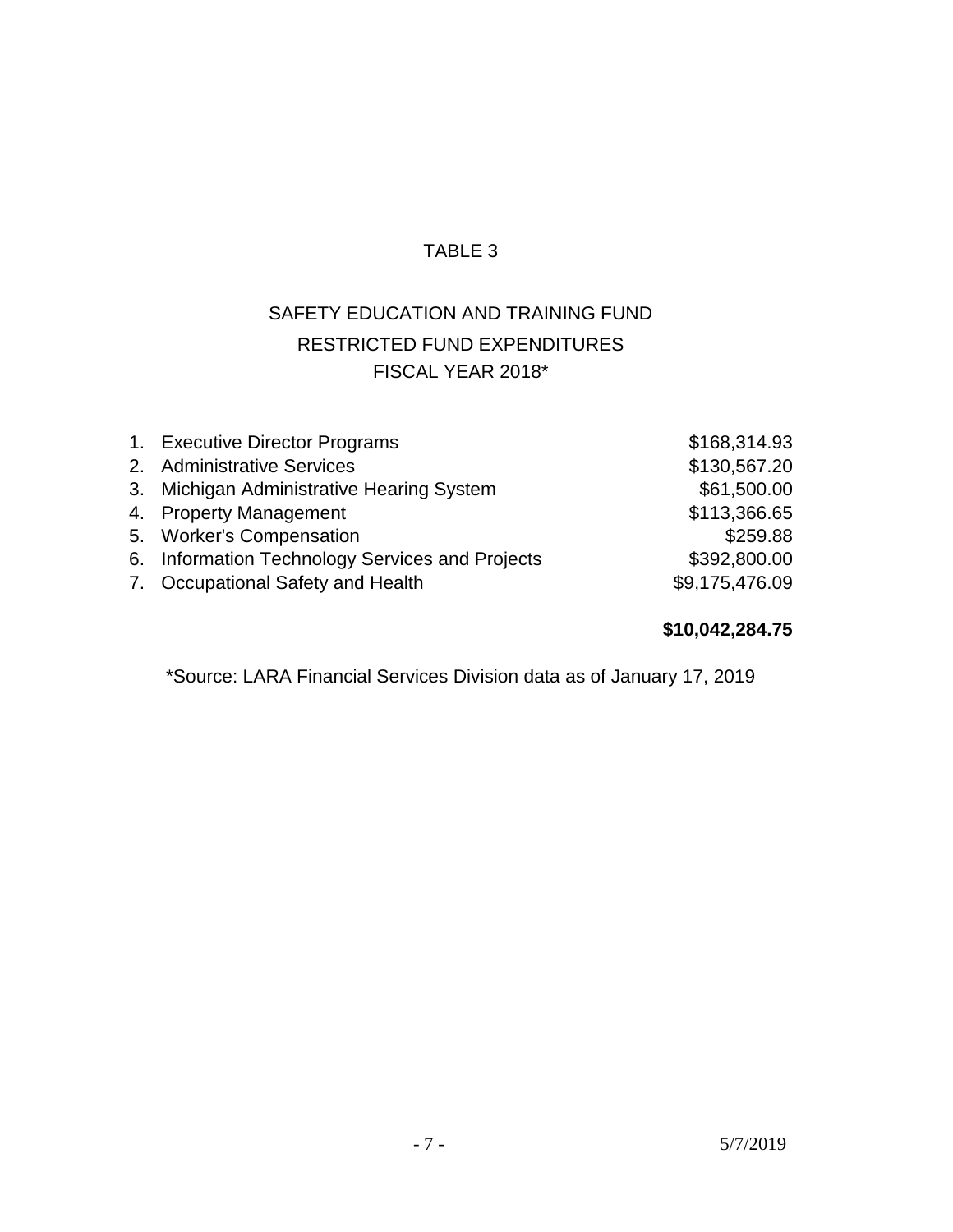### SAFETY EDUCATION AND TRAINING FUND RESTRICTED FUND STATUS FISCAL YEAR 2018\*

| 1. | Fund Balance September 30, 2017                                                                                                   | \$8,402,904.15                                               |
|----|-----------------------------------------------------------------------------------------------------------------------------------|--------------------------------------------------------------|
| 2. | Fiscal Year 2018 Revenue                                                                                                          | \$11,249,424.86                                              |
|    | <b>SET Levy</b><br><b>Common Cash Earnings</b><br>Freedom of Information Act Fees<br>Refund/Correction of Prior Year Expenditures | \$11,127,247.91<br>\$68,315.83<br>\$24,960.23<br>\$28,900.89 |
| 3. | Available Revenue $(1 + 2)$                                                                                                       | \$19,652,329.01                                              |
| 4. | <b>Total Expenditures (Table 3)</b>                                                                                               | \$10,042,284.75                                              |
| 5. | Fund Balance* September 30, 2018 (3-4)                                                                                            | \$19,652,329.01                                              |

\*Source: LARA Financial Services Division data as of January 17, 2019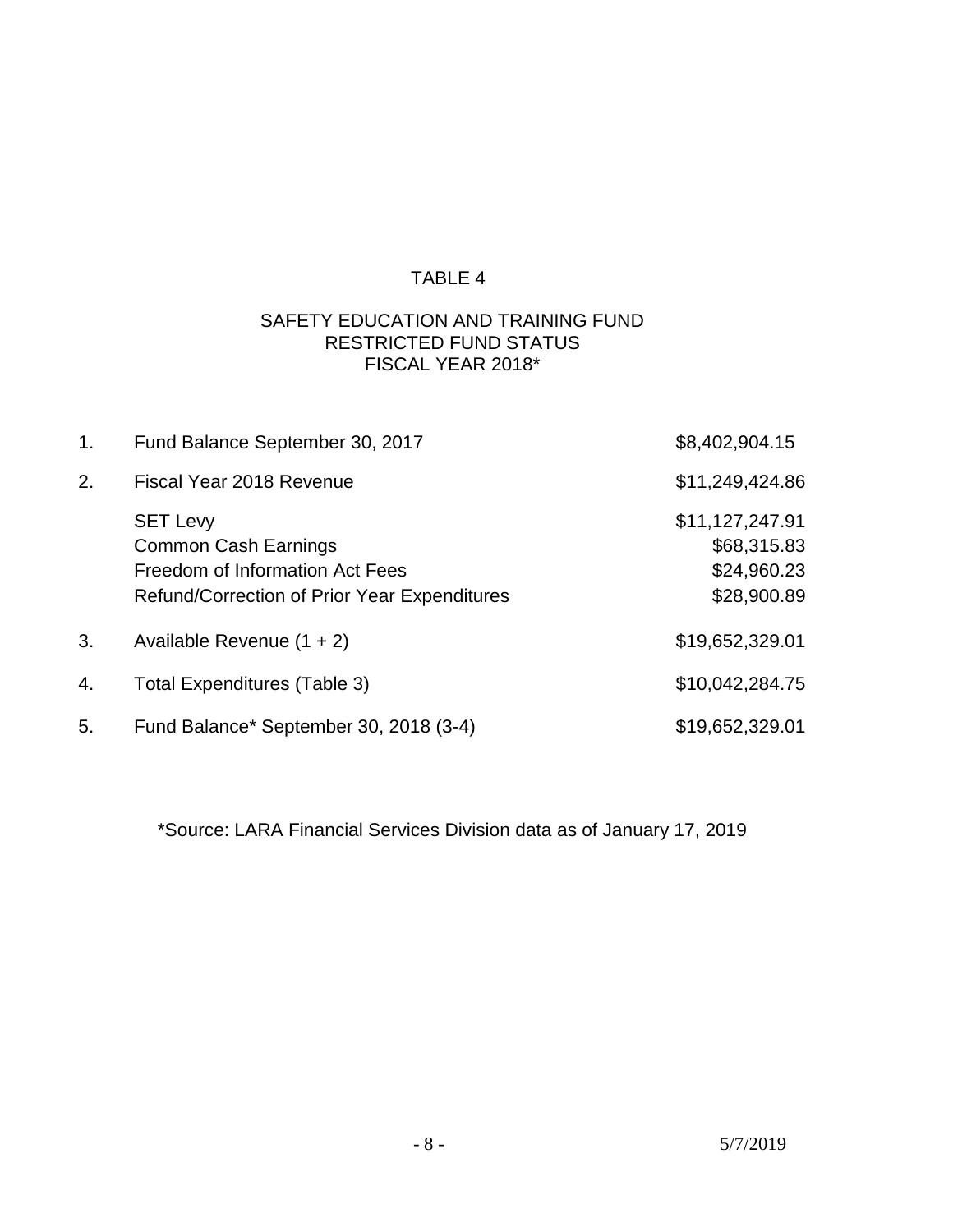# SAFETY EDUCATION AND TRAINING FUND RESTRICTED FUND PROJECTED EXPENDITURES FISCAL YEAR 2019\*

| 1. Unclassified Salaries            | \$67,500.00    |
|-------------------------------------|----------------|
| 2. Executive Director Programs      | \$237,200.00   |
| 3. Administrative Services          | \$121,000.00   |
| Michigan Administrative Hearing     |                |
| 4. System                           | \$62,600.00    |
| 5. Property Management              | \$324,900.00   |
| 6. Worker's Compensation            | \$100,200.00   |
| Information Technology Services and |                |
| 7. Projects                         | \$398,400.00   |
| Michigan Occupational Safety and    |                |
| 8. Health Administration            | \$9,922,200.00 |
|                                     |                |

# **\$11,234,000.00**

\*Source: LARA Financial Services Division data as of January 17, 2019